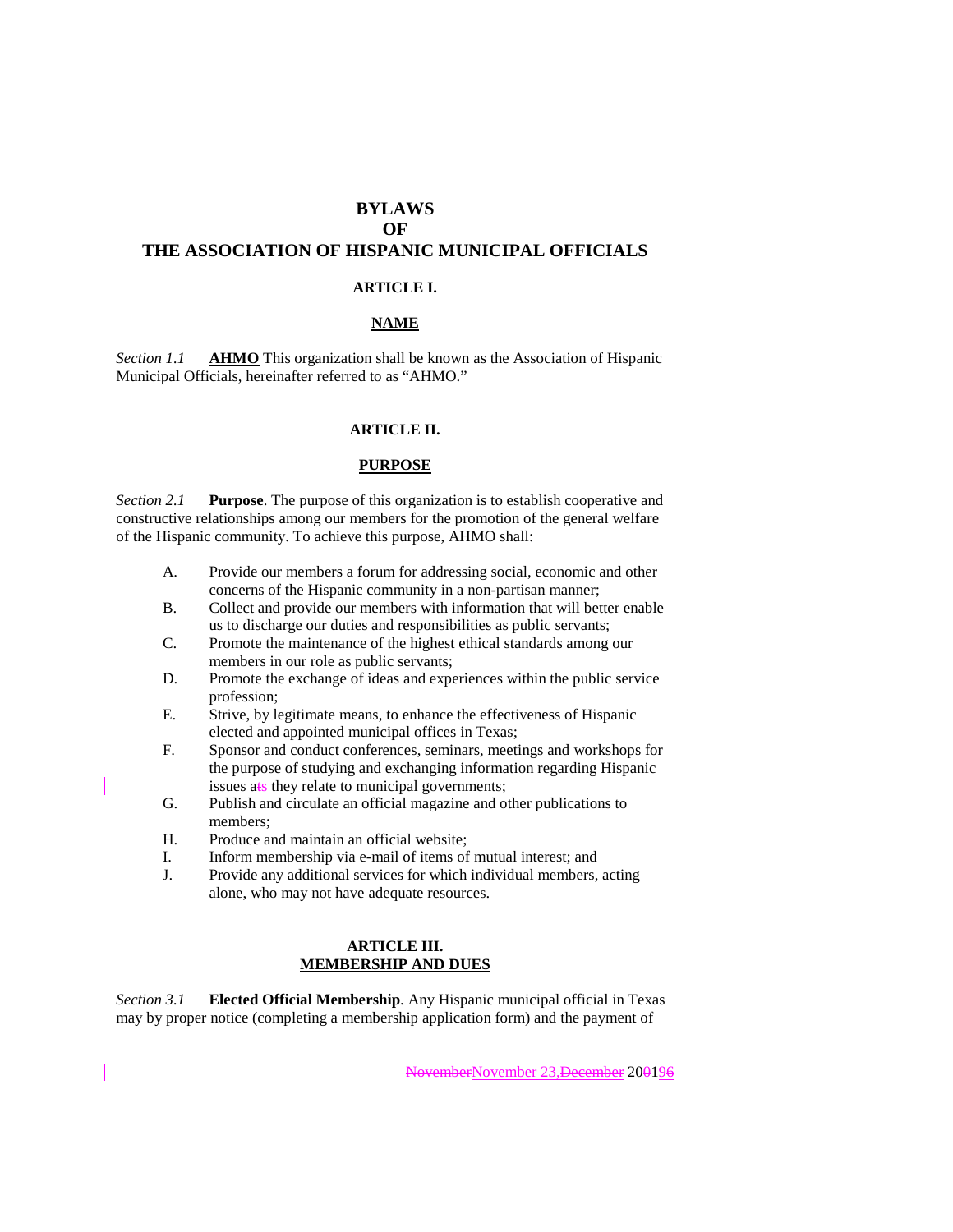the current membership dues, become an active member of AHMO. This category of membership is open to mayors, council members, alderpersons, commissioners and other elected officials (i.e., county officials, etc.).

*Section 3.2* **Appointed Official Membership**. Any Hispanic appointed municipal official in Texas may by proper notice (completing a membership application form) and the payment of the current membership dues, become an active member of AHMO. This category of membership is open to city managers, city administrators, city attorneys, city secretaries and other appointed officials (i.e., police and fire chiefs, municipal boards and commissions, etc.).

*Section 3.3* **Associate Membership**. Individuals and organizations may be granted associate membership by Executive Committee. This category of membership is open to any individual or organization, which supports the goals and objectives of AHMO. Associate members may receive AHMO publications and attend the annual AHMO meeting and be entitled to be members of special committees. Classes of associate membership are:

- A. Council of governments;
- B. Public or school university libraries;
- C. Commercial or civic clubs;
- D. Individuals (i.e., former elected officials, etc); and
- E. Corporations.

*Section 3.4* **Charter Membership**. AHMO wishes to formally recognize the contributions of the group of Hispanic Mayors by whom this organization was originally conceived by granting them special status as Charter members. The names of the Mayors and the cities they represent are as follows:

| Alamo            | Rodolfo "Rudy" Villarreal |
|------------------|---------------------------|
| Alice            | Octavio Figueroa, Jr.     |
| Alpine           | Ernest Gallego            |
| Alton            | Salvador Vela             |
| <b>Benavides</b> | F.H. "Tocho" Canales      |
| Big Wells        | Alicia M. Oregel          |
| Cockrell Hill    | Sam Rodriguez             |
| Elsa             | Armando Garza             |
| Encinal          | Becky S. Garza            |
| Floresville      | Roy Sanchez               |
| Hidalgo          | John David Franz          |
| La Villa         | Carlos Perez              |
| La Joya          | Rodolfo "Tito" Farias     |
| Lockhart         | M. Louis Cisneros         |
| Marfa            | Genevieve Bassham         |
| Marion           | Felix "Pit" Arambula, Jr. |
| Mercedes         | Norma G. Garcia           |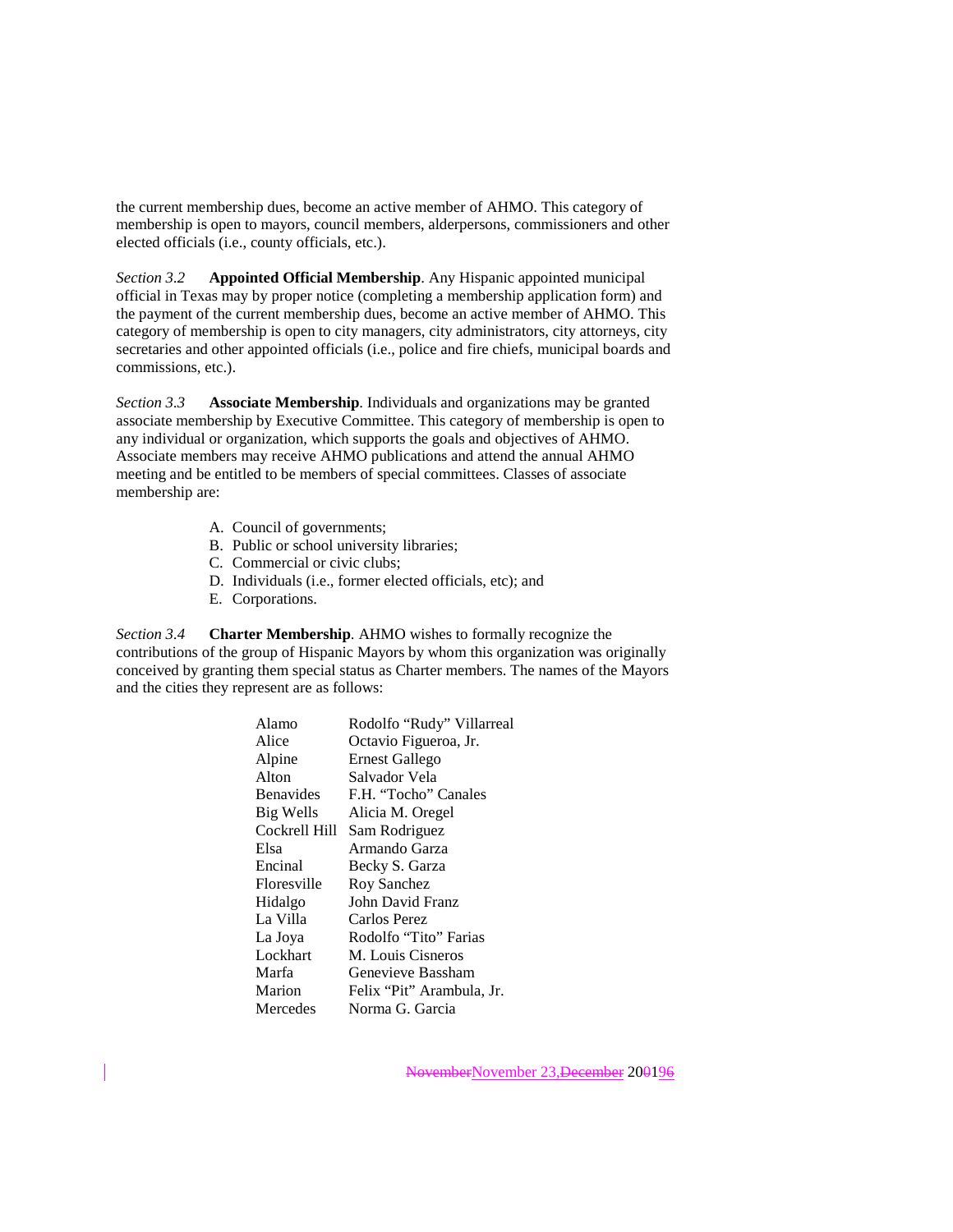| Pearsall   | Rodolfo "Rudy" Rodriguez |
|------------|--------------------------|
| Pharr      | Rubio O. Salinas         |
| Poteet     | Robert Enriquez          |
| San Benito | Gilbert Galvan           |
| Somerset   | Paul D. Cuellar          |

*Section 3.5* **Honorary Membership**. Any person who has rendered conspicuous service to AHMO may, by vote of the Executive Committee, be granted the honorary membership in AHMO. All former presidents of AHMO shall be Honorary Members.

*Section 3.6* **Membership Application Forms**. The Membership Committee shall adopt a membership application form which shall at a minimum include the applicant's name, address, designation of office held, if applicable, and a mandatory signature line. Each member shall be provided a membership card.

*Section 3.7* **Dues**. The annual dues, except the dues for each class of associate membership, shall be fixed upon the recommendation of the Executive Committee, subject to approval by the general membership assembled at the annual AHMO meeting. Annual dues shall be due initially at the time of membership is applied for and thereafter on September  $1<sup>st</sup>$  of each year. Membership is effective on the date such dues are received by the treasurer. Failure of a member to pay his/her dues for the year shall result in automatic suspension of membership until such time as the dues are received; whereupon, the rights of full membership are restored. Charter Members shall not pay dues and shall not be entitled to vote in any of the meetings of AHMO other than to select a representative to the Executive Committee. Honorary Members shall not pay dues and shall not be entitled to in any of the meetings of AHMO.

*Section 3.8* **Withdrawing from Membership**. Any member may withdraw by written notice to the President his/her membership.

*Section 3.9* **Expulsion or Suspension of Membership**. The membership of AHMO, by two-thirds vote, may suspend or expel a member for good cause, after a hearing before the Executive Committee.

## **ARTICLE IV. VOTING PRIVILIGES**

*Section 4.1* **One Person, One Vote**. Only members of AHMO shall be entitled to vote in all meetings of AHMO and each member shall be entitled to one vote on all matters.

*Section 4.2* **Election of Officers**. The election of officers shall be open to all voting members.

*Section 4.3* **Resolutions and Policies**. The voting on resolutions and policies shall be open to all voting members.

NovemberNovember 23,December 200196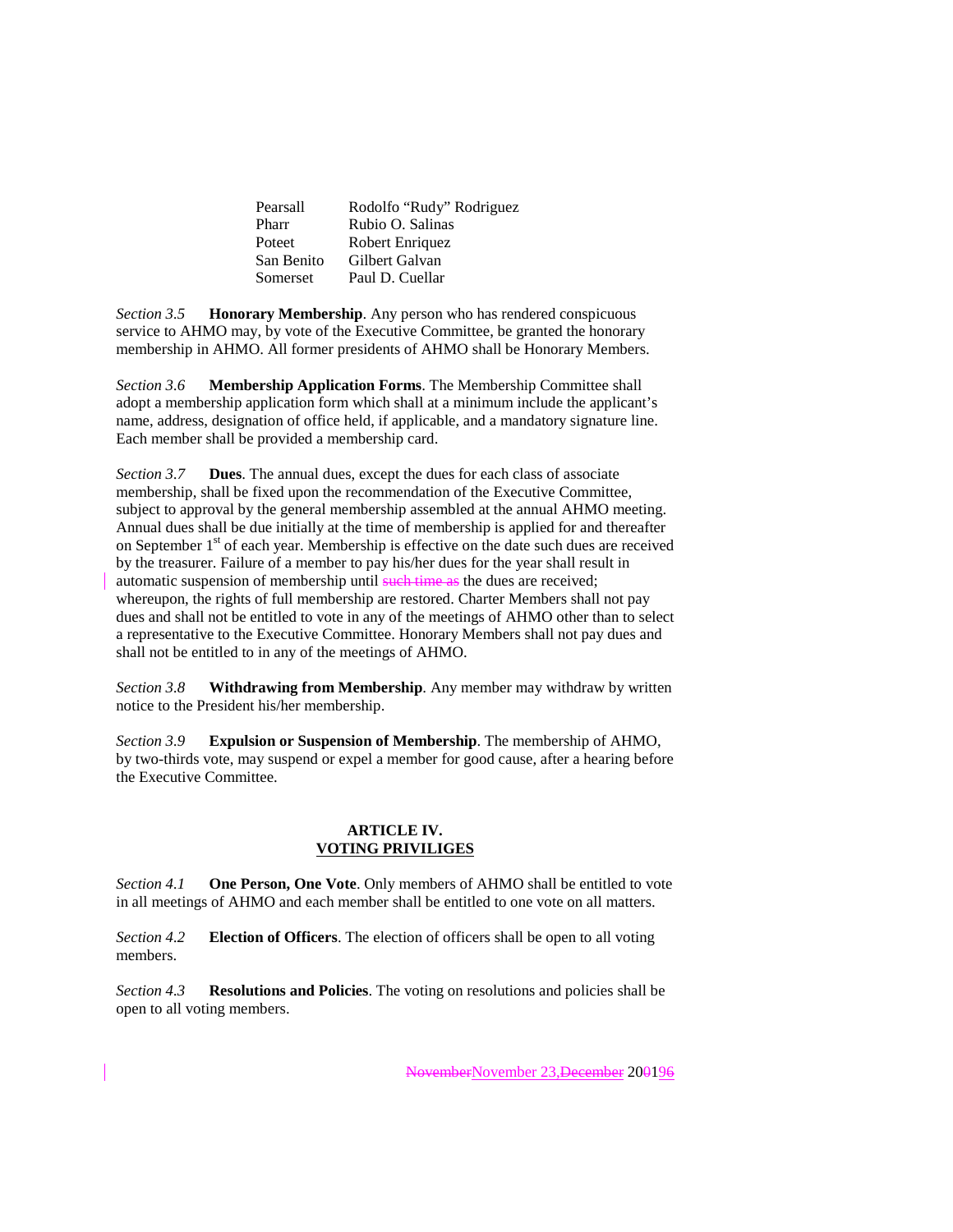*Section 4.4* **Committee Meetings**. Voting at committee meetings shall be restricted to the members of that committee.

# **ARTICLE V. OFFICERS**

*Section 5.1* **Composition**. The officers of AHMO shall be a President, a Vice President, a Secretary, a Treasurer, and the an eligible Immediate Past President.

*Section 5.2* **Elections**. The President, Vice President, Secretary and Treasurer shall be elected by a majority vote at the annual AHMO meeting. Their terms of office shall be for two years or until successors are elected, effective immediately. Successive reelections are possible to a majority of not more than 3 consecutive terms, or 6 years

*Section 5.3* **President, Vice President**. Only AHMO members who belong to the membership category of elected officials, as outlined in Section 3.1, are eligible for election to the offices of President and Vice President.

*Section 5.4* **Secretary, Treasurer**. All AHMO members are eligible for election to the offices of Secretary and Treasurer.

*Section 5.5* Texas Municipal League (TML) Board Representative – The President shall serve as AHMO's representative to the TML Board, and shall serve in accordance with TML rules.

*Section 5.6* **Vacancies**. A vacancy in the office of the President shall be filled for the remainder of the term by the succession of Vice President to that office. A vacancy in the office of Vice President shall be filled for the remainder of the term by election of the Executive Committee by the Executive Committee. Provisions as outlined in Section 5.3 and Section 5.4 apply.

*Section 5.67* **Terms of Office**. Terms of all officers shall commence immediately upon adjournment of the annual AHMO meeting. Terms of office of Immediate past President as members of the Executive Committee shall be one year.

*Section 5.78* **Compensation**. The offices shall not receive any compensation as such for their services, but shall be entitled to reimbursement for actual and necessary expenses incurred in the performance of their duties, provided funds have been budgeted for such expenses.

## **ARTICLE VI. DUTIES OF OFFICERS**

**Formatted:** Font: Italic **Formatted:** Font: Bold

NovemberNovember 23,December 200196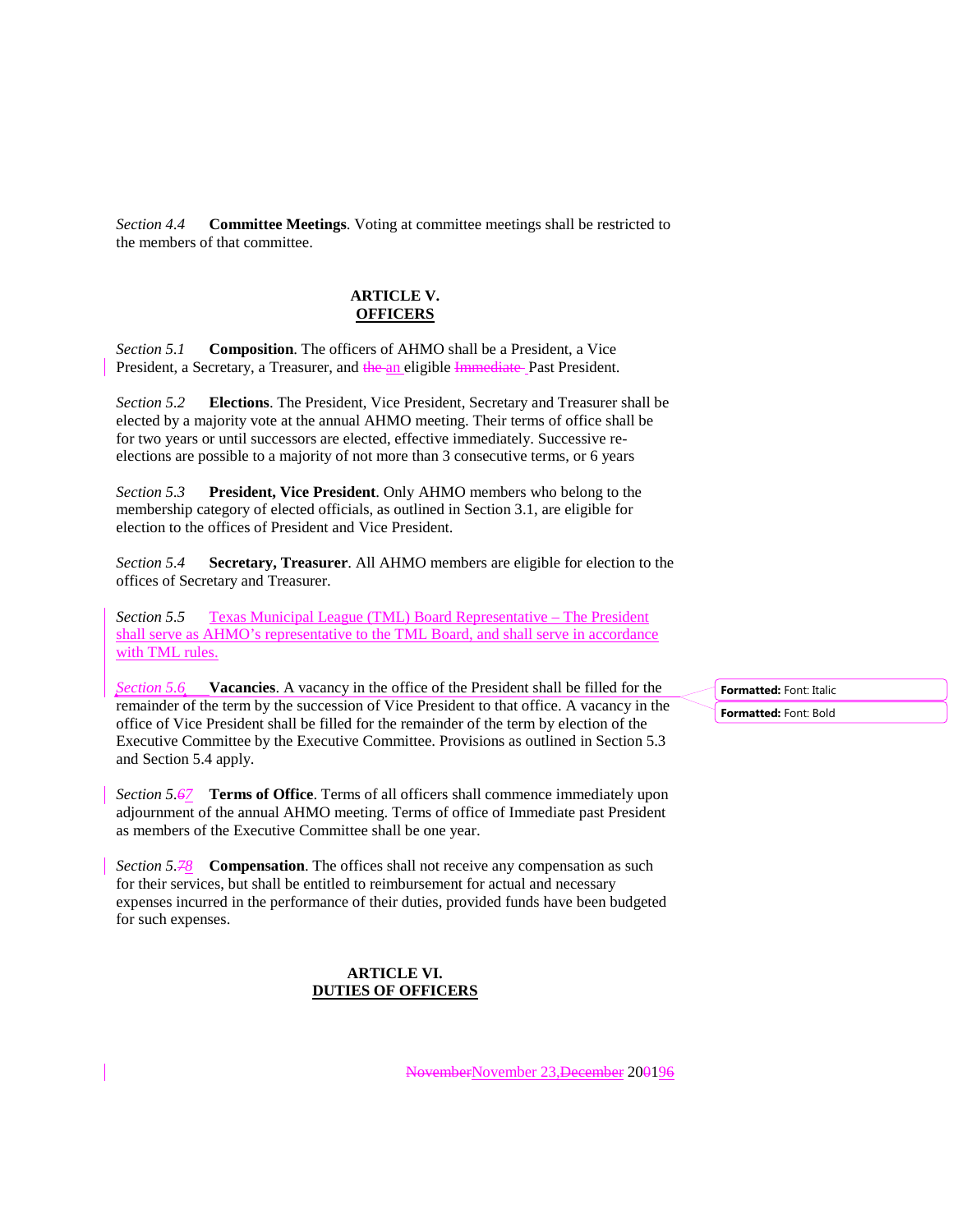*Section 6.1* **President**. The president shall be the principle executive officer of the organization and shall in general supervise and control all of the business and affairs of the organization. The President shall preside at all meetings of the general membership, of the Executive Committee, and any special meeting except as provided for in Section 8.5. The President shall also serve as the Texas Municipal League (TML) Board Representative. The President may sign, with the Secretary or any other officer authorized by the Executive Committee, any instruments which the Executive Committee has authorized to be signed and executed, and shall perform all duties incident to the office of President and such other duties as may be prescribed by the Executive Committee from time to time.

*Section 6.2* **Vice President**. The Vice President shall perform the duties of the President in the absence of the President or in the event of the President's inability or refusal to act, and when so acting shall have all the powers of and be subject to the restrictions upon the President.

*Section 6.3* **Treasurer**. The Treasurer shall oversee the funding activities of the organization and be responsible for collecting, recording and dispensing of AHMO funds, according to the policies set forth by AHMO; establish and maintain financial records using accepted accounting methods, propose and submit to the Executive Committee a budget at the beginning of each fiscal year, and keep and update a membership roster of AHMO.

*Section 6.4* **Secretary**. The Secretary shall accurately record, transcribe, distribute and maintain the minutes of all Executive Committee, general and special meetings. The Secretary shall conduct the correspondence of AHMO, shall mail notices of meetings to all members; and shall publish the official publications of AHMO.

## **ARTICLE VII. EXECUTIVE COMMITTEE**

*Section 7.1* **Composition**. The Executive Committee of AHMO shall consist of the following: The President, the Vice President, the Secretary, the Treasurer, the an eligible a Immediate Past President serving at the discretion of the board, and two one of the original Charter members of AHMO named in Article III, Section 3.4 of these bylaws.

*Section 7.2* **Charter Member Terms of Office**. The Charter Member representatives to the Executive Committee shall be elected for a two-year term by majority vote by all charter members present at the annual AHMO meeting, every odd-numbered year.

*Section 7.3* **Authority**. The Executive Committee shall have the authority to act for the general membership at intervals between general membership meetings, provided that: (a) the general membership has authorized the Executive Committee to act, or (b)

**Formatted:** Strikethrough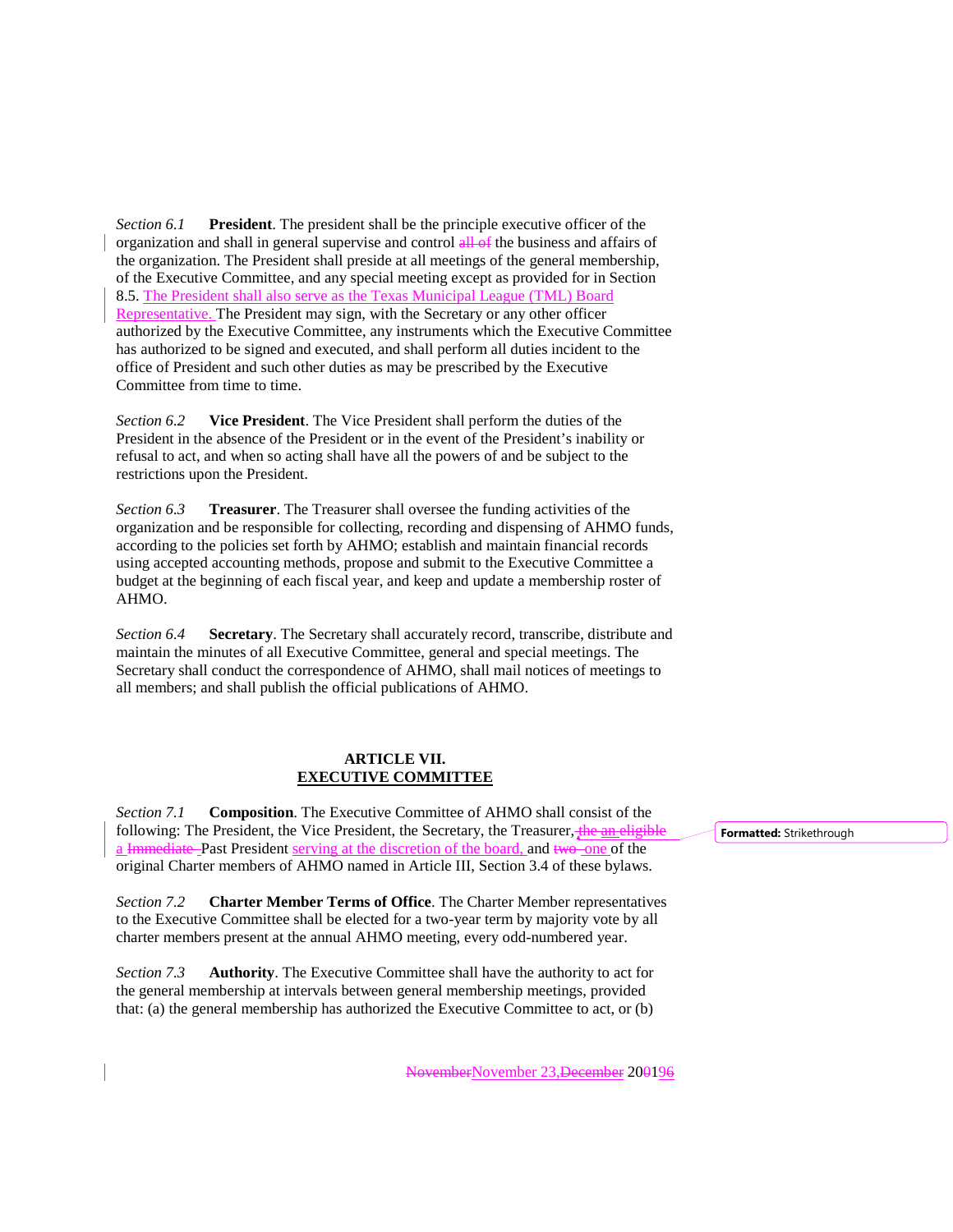the Executive Committee's actions required by an emergency. All actions taken by the Executive Committee shall be reviewed by the general membership at its next meeting.

*Section 7.4* **Executive Meeting Requirement**. The Executive Committee shall meet at least once annually.

*Section 7.5* **Executive Committee Meeting Required**. All meetings of the general membership shall be immediately preceded by a meeting of the Executive Committee. Said meeting of the Executive Committee shall be called at least 24 hours prior to the meeting of the general membership.

# **ARTICLE VIII. MEETING RULES**

*Section 8.1* **Rules of Order**. Subject of provisions of these by-laws, the latest edition of Robert's Rules of Order shall prevail at all meetings of AHMO.

*Section 8.2* **Annual Meetings**. AHMO shall have at least one annual meeting which shall be held at the place during the time of the Texas Municipal League Annual Convention. The above-described meeting shall be referred to the "Annual AHMO Meeting" and shall be called by the President.

*Section 8.3* **Notice**. Notice of the Annual AHMO Meeting must be mail by the Secretary at least sixty (60) days prior to the meeting.

*Section 8.4* **Special Meetings**. Special Meetings of the membership can be called for any purpose except as herein provided, under the following requirements:

- A. The location must be within the boundaries of the State of Texas;
- B. A special meeting may be called by the President;
- C. A Special Meeting may be called at written request of any two officers.

*Section 8.5* **Exception**. Special Meetings called at the written request of the officers other than the President shall be presided over by the Vice President.

### **ARTICLE IX. STANDING AND SPECIAL COMMITTEES**

*Section 9.1* **Standing Committees**. The following standing committees shall exist:

- a. Bylaws: To initiate and supervise changes necessary in the bylaws to permit AHMO to function;
- b. Membership: To coordinate and implement efforts to increase membership in AHMO;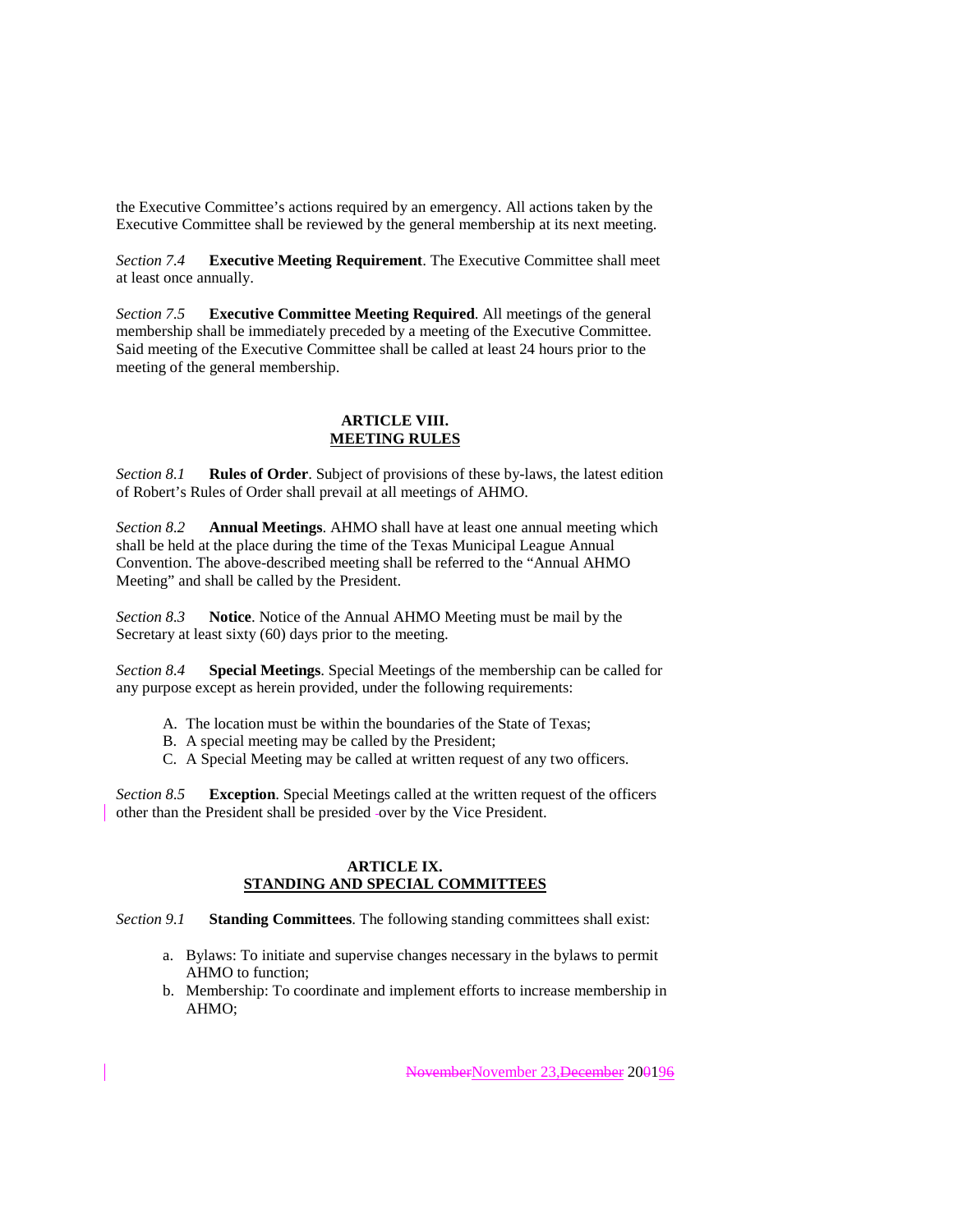- c. Resolutions: To consider proposed resolutions which shall be put to the membership of the convention for adoption;
- d. Conventions: To organize and coordinate the annual convention. Efforts should be made to place persons on this committee from the Host City of the convention.
- e. Fundraising: To organize fund creating activities, events and efforts for AHMO outside from Annual Meeting scenario.

*Section 9.2* **Appointments**. The President shall appoint both standing and special committees as may be deemed necessary for the proper conduct of the work of AHMO.

*Section 9.3* **Tenure**. The President shall be ex-officio member of all committees of AHMO.

*Section 9.4* **Reports**. The Chairperson of each committee of AHMO shall, upon the completion of his/her committee's work, make a report to the Executive Committee in such form as may be requested.

# **ARTICLE X. FINANCES**

*Section 10.1* **Fiscal Year**. The fiscal year of AHMO shall be from January 1<sup>st</sup> through December  $31<sup>st</sup>$  of the following year.

*Section 10.2* **Duties of Treasurer**. The Treasurer shall oversee the funding activities of the organization and be responsible for collecting, recording and dispersing of AHMO funds, according to the policies set forth by AHMO; establish and maintain financial records using accepted accounting methods, propose and submit to the Executive Committee a budget at the beginning of each fiscal year, and keep and update a membership roster for AHMO.

*Section 10.3* **Budget**. At some time during the last quarter of the year, the Executive Committee shall meet and adopt a budget, which shall serve as the complete financial plan for the ensuing fiscal year. Not less than fifteen days prior to the budget meeting of the Executive Committee, the President shall cause to be prepared a detailed budget setting forth the estimated revenues and expenditures for the ensuing fiscal year and shall submit such budget to the Executive Committee for its consideration and approval. No unbudgeted indebtedness shall be incurred. No budget shall be adopted under which expenditures for the ensuing year exceed a reasonable estimate of the actual funds to be available.

*Section 10.4* **Audit**. The accounts of AHMO shall be audited at least once annually by a certified public accountant to be selected by the Executive Committee.